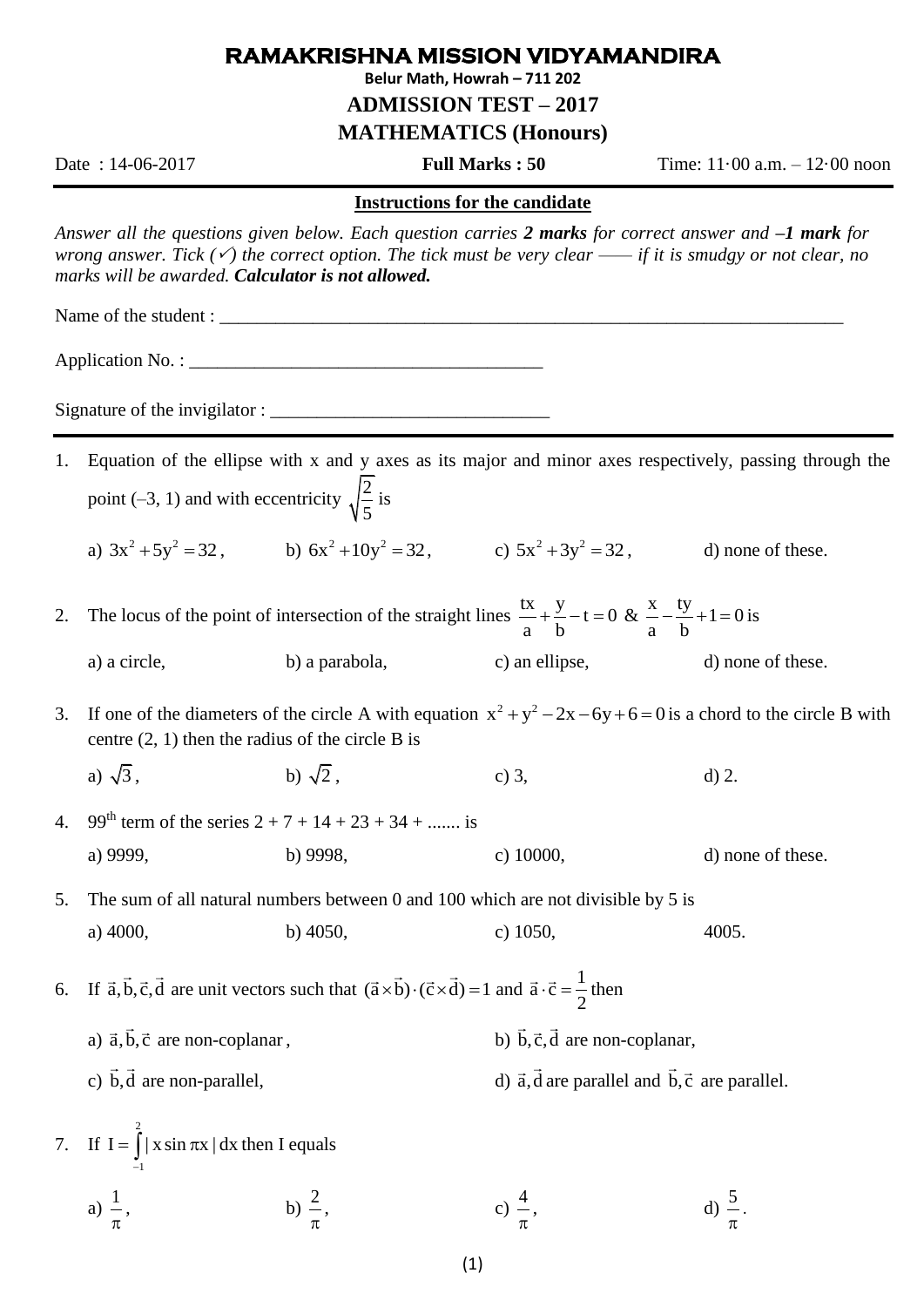- 8. Let f be a non-negative function defined on the interval [0,1]. If  $\int_{1}^{x} \sqrt{1 + (f'(t))^2} dt = \int_{0}^{x}$  $\int_{0}^{\frac{\pi}{2}} \sqrt{1 + (1 + (1 + 1))} dx$  $\int_{0}^{x} \sqrt{1 - {\{f'(t)\}}^2} dt = \int_{0}^{x} f(t) dt, 0 \le x \le 1$  and and  $f(0) = 0$  then a)  $f\left(\frac{1}{2}\right) < \frac{1}{2}$  and  $f\left(\frac{1}{2}\right) > \frac{1}{2}$  $\left(\frac{1}{2}\right) < \frac{1}{2}$  and  $f\left(\frac{1}{3}\right) > \frac{1}{3}$ ,  $,$  b)  $f\left(\frac{1}{2}\right) > \frac{1}{2}$  and  $f\left(\frac{1}{2}\right) > \frac{1}{2}$  $\left(\frac{1}{2}\right) > \frac{1}{2}$  and  $f\left(\frac{1}{3}\right) > \frac{1}{3}$ , , c)  $f\left(\frac{1}{2}\right) < \frac{1}{2}$  and  $f\left(\frac{1}{2}\right) < \frac{1}{2}$  $\left(\frac{1}{2}\right) < \frac{1}{2}$  and  $f\left(\frac{1}{3}\right) < \frac{1}{3}$ ,  $,$  d)  $f\left(\frac{1}{2}\right) > \frac{1}{2}$  and  $f\left(\frac{1}{2}\right) < \frac{1}{2}$  $\left(\frac{1}{2}\right) > \frac{1}{2}$  and  $f\left(\frac{1}{3}\right) < \frac{1}{3}$ . . 9. If  $I = \int_{1}^{1} |\log x| \frac{dA}{x^2}$ e e  $I = \int_{0}^{e} |\log x| \frac{dx}{2}$  $=\int_{1}^{1} |\log x| \frac{dx}{x^2}$ , then I equals a)  $2\left(1-\frac{1}{2}\right)$  $\left(1-\frac{1}{e}\right)$ , b) 2, c) 2 e  $d$ )  $0$ . 10. Let  $f : \mathbb{R} \to \mathbb{R}$  be defined by  $f(x) = 2x + \sin x$  for  $x \in \mathbb{R}$ . Then f is a) one-one and onto, b) one-one but not onto, c) onto but not one-one, d) neither one-one nor onto. 11. For the circle  $x^2 + y^2 = r^2$ , the value of r for which the area enclosed by the tangents drawn from the point (6,8) to the circle and the chord of contact is maximum is a) 10, b) 5, c) c)  $5\sqrt{2}$ , d) none of these. 12. Which of the following function is differentiable at  $x = 0$ ? a)  $\cos(|x|)+|x|,$  b) b)  $\cos(|x|) - |x|$ , c)  $\sin(|x|) + |x|$ , d)  $\sin(|x|) - |x|$ . 13. Let  $\mathbb{Q}, \mathbb{R}, \mathbb{R} - \mathbb{Q}$  denote respectively the set of all rational numbers, real numbers and irrational numbers. Suppose  $p \in \mathbb{R} - \mathbb{Q}$  and  $\mathbb{Q} + p = \{x + p : x \in \mathbb{Q}\}\)$ . Then a)  $\mathbb{Q} \cup (\mathbb{Q} + p) = \mathbb{R}$ , b)  $+p = \mathbb{R} - \mathbb{Q}$  if p is transcendental, c)  $\mathbb{Q} + \mathbb{p} = \mathbb{R} - \mathbb{Q}$  if p is algebraic, d) + p is a proper subset of  $\mathbb{R} - \mathbb{Q}$ . 14. Let  $|X|=4$ ,  $|Y|=3$ . The number of surjective maps from X to Y is a) 24, b) 30, c) 36, d) none of these. 15. Let the relation  $\rho$  be defined on  $\mathbb Z$  (the set of all integers) by 'a $\rho$  b iff ab  $\geq 0$ ; a, b  $\in \mathbb Z$  '. Then  $\rho$  is a) Reflexive but neither symmetric nor transitive, b) Reflexive and symmetric but not transitive, c) Reflexive and transitive but not symmetric, d) An equivalence relation. 16. Let A be any  $2\times 2$  matrix and B be its adjoint. Then the determinant of the product matrix AB is a) 1, b) det A, c)  $(\det A)^2$ , d) none of these.
	- (2)